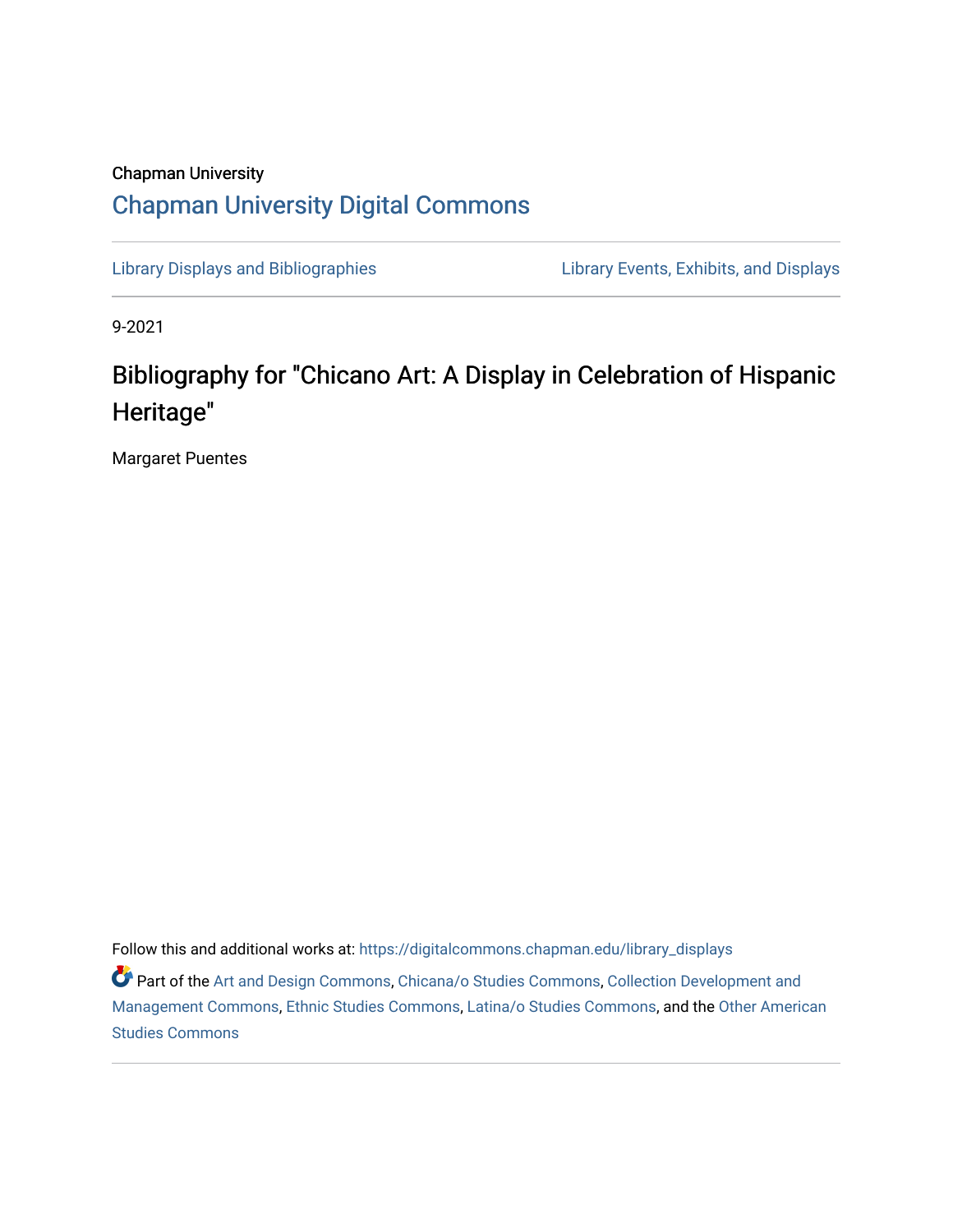

Chicano Art: A Display in Celebration of Hispanic Heritage

*Arte Chicano: A Comprehensive Annotated Bibliography of Chicano Art, 1965-1981* Shifra M. Goldman and Tomás Ybarra-Frausto NX512.3.M4 G64 1985 2nd floor, Fine Arts Collection

*Chicana and Chicano Art: ProtestArte* Carlos Francisco Jackson N6538.M4 J25 2009 2nd floor, Fine Arts Collection

*Chicano Art Inside/Outside the Master's House: Cultural Politics and the CARA Exhibition* Alicia Gaspar de Alba N6538.M4 G37 1998 2nd floor, Fine Arts Collection

*Chicano Visions: American Painters on the Verge* Cheech Marin ND238.M4 M37 2002x 2nd floor, Fine Arts Collection

*Contemporary Chican@ Art: Color & Culture for a New America* George Vargas N6538.M4 V37 2010 2nd floor, Fine Arts Collection

*Creating the Future: Art and Los Angeles in the 1970s* Michael Fallon N72.S6 F35 2014 2nd floor, Fine Arts Collection

*Just Another Poster?: Chicano Graphic Arts in California* Chon A. Noriega N6538.M4 J877 2001 2nd floor, Fine Arts Oversize Collection

*L.A. Xicano* Chon A. Noriega, Terezita Romo and Pilar Tompkins Rivas N6538.M4 L3 2011 2nd floor, Fine Arts Collection